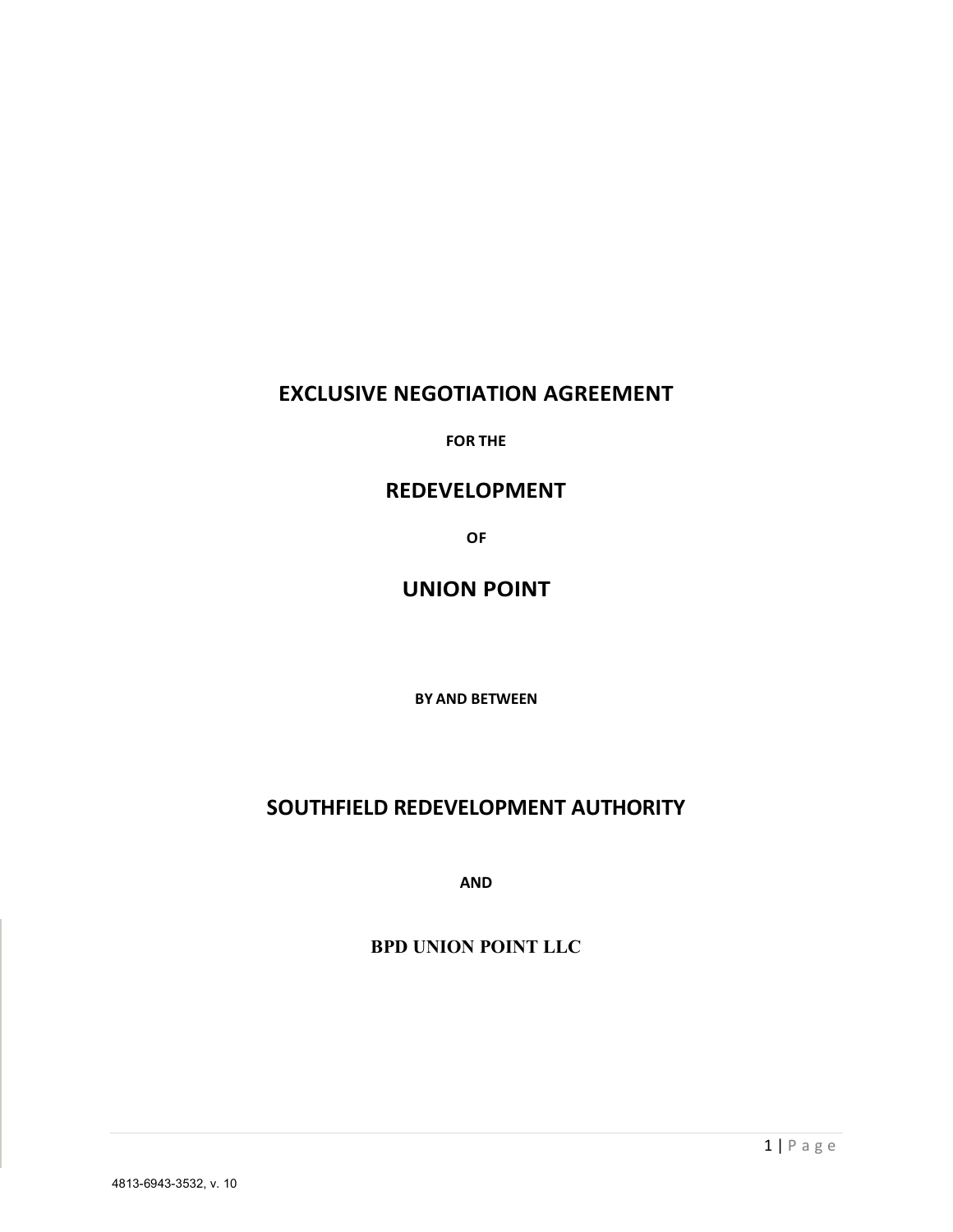# Contents

| $\mathbf{1}$  |  |  |  |
|---------------|--|--|--|
| 2.            |  |  |  |
| $\mathcal{E}$ |  |  |  |
| 32            |  |  |  |
| 4.            |  |  |  |
| 5.            |  |  |  |
| 6.            |  |  |  |
| $\tau$        |  |  |  |
| 8.            |  |  |  |
| 9.            |  |  |  |
| 11.           |  |  |  |
| 12            |  |  |  |
| 13.           |  |  |  |
| 14            |  |  |  |
| 15            |  |  |  |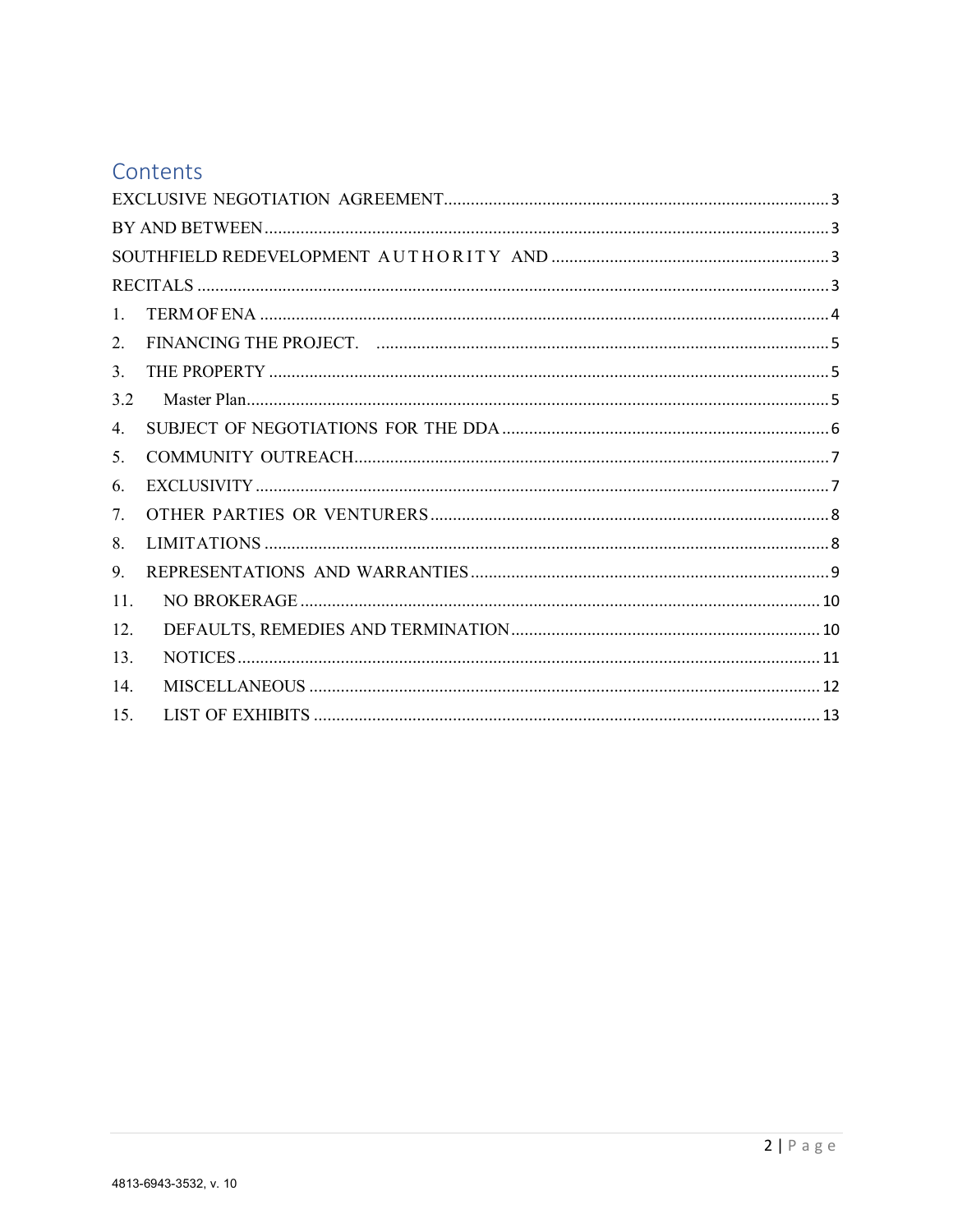# <span id="page-2-1"></span><span id="page-2-0"></span>**EXCLUSIVE NEGOTIATION AGREEMENT BY AND BETWEEN SOUTHFIELD REDEVELOPMENT AUTHORITY AND**

#### **BPD UNION POINT LLC**

<span id="page-2-2"></span>This Preliminary Exclusive Negotiation Agreement (the "ENA") is entered as of June 30, 2020, by and between Southfield Redevelopment Authority (the "SRA"), a body politic and corporate established by the Commonwealth of Massachusetts under Chapter 291 of the Acts of 2014 (the "Enabling Legislation"), and BPD Union Point LLC, a Delaware limited liability company (the "Developer") jointly (the "Parties"), for the purpose of entering in an exclusive negotiation process regarding the remaining master planning and redevelopment of a portion of the former Naval Air Station, South Weymouth ("NAS"), now known as Union Point.

#### **RECITALS**

<span id="page-2-3"></span>A. The SRA, as successor-in-interest to the South Shore Tri-Town Development Corporation (the "Corporation" and, collectively with the SRA, the "Authority"), is charged with the responsibility to take possession of NAS and to cause the redevelopment of NAS in according with the Enabling Legislation.

B. In furtherance of the Authority's responsibilities, the Authority entered into that certain NAS South Weymouth Disposition and Development Agreement dated as of May 5, 2004 (the "Original DDA"), as amended and restated by that certain Amended and Restated Disposition and Development Agreement, dated as of March 24, 2008, as amended and supplemented by a First Amendment dated as of March 26, 2009, a Second Amendment dated as of April 16, 2009, a Third Amendment dated as of May 27, 2009, a Fourth Amendment dated as of July 27, 2009, a Fifth Amendment dated as of September 29, 2009, a Sixth Amendment dated as of January 29, 2010, a Seventh Amendment dated as of April 27, 2010, an Eighth Amendment dated as of June 4, 2010, a Ninth Amendment dated as of September 27, 2010, and a Tenth Amendment dated as of December 28, 2010 (as so amended and supplemented, the First Amended DDA"), as amended and restated by that certain NAS South Weymouth Second Amended and Restated Disposition and Development Agreement (as so amended and restated, the "Second Amended DDA"), and as amended and restated by that certain NAS South Weymouth Third Amended and Restated Disposition and Development Agreement dated June 2017 (as so amended and restated, the "Prior DDA"), pursuant to which LStar Southfield LLC, a Delaware limited liability company (together with all affiliates thereof, "LStar"), was designated as, entitled to the benefits of, and assumed the responsibilities and obligations of, the Union Point "Master Developer" (as defined in the Enabling Legislation and in the Prior DDA).

C. LStar defaulted on its obligations as Master Developer under the terms of the Prior DDA and, after receipt of notice of the same from the SRA, LStar failed to timely cure such defaults; therefore, on February 25, 2019, the SRA delivered notice to LStar terminating the Prior DDA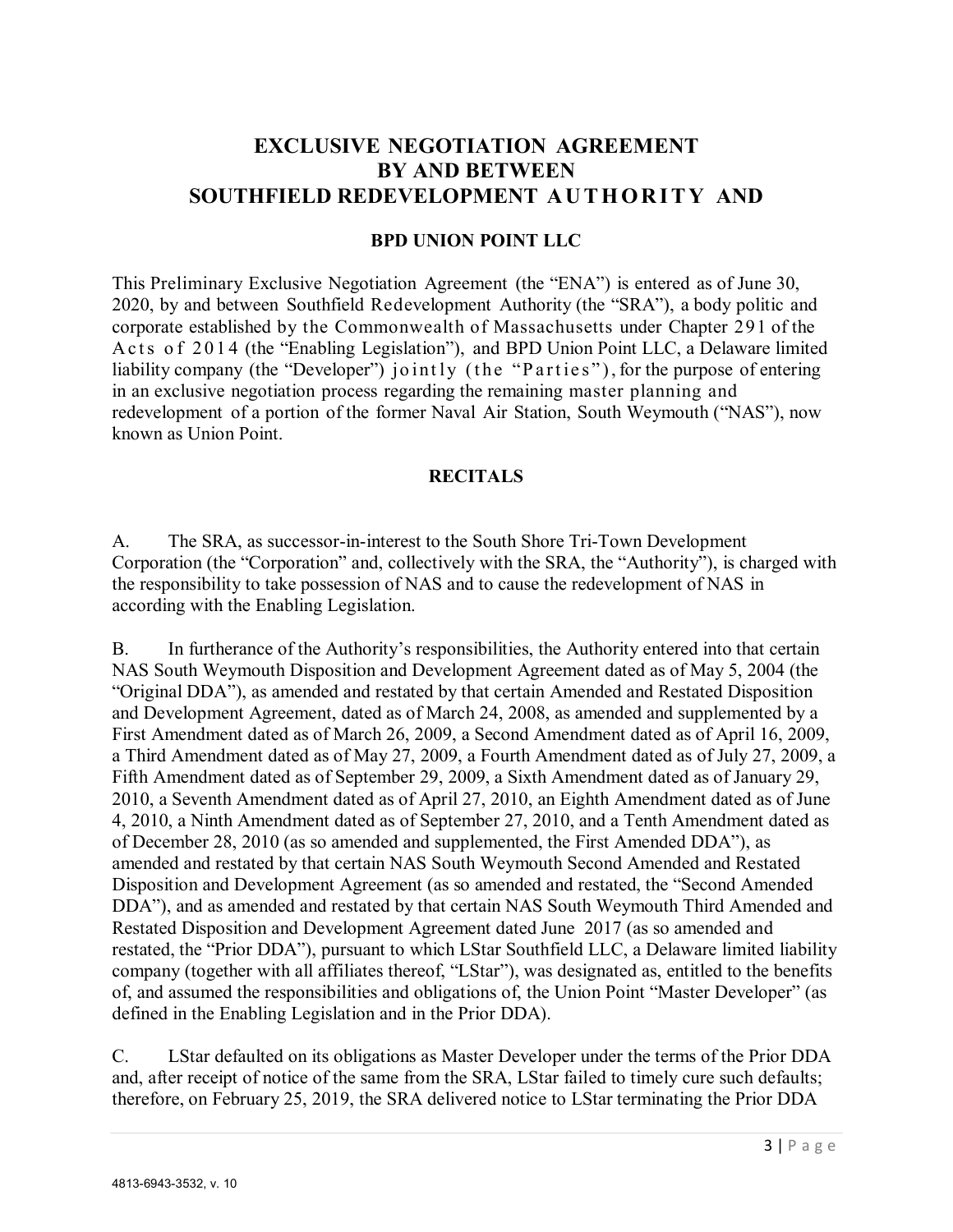and LStar's role as the Master Developer.

D. As of the date of this Agreement, there is no Master Developer for NAS, and the SRA is seeking a new Master Developer for the development of the remaining undeveloped portion of Union Point. In furtherance of the foregoing, the SRA issued a Request for Proposal for Real Estate Development Services for Union Point (the "RFP") on September 25, 2019, to which multiple parties responded. The Developer named above was selected by the SRA through a competitive process to enter into exclusive negotiations with the SRA to become the Master Developer for the remaining land to be developed at Union Point under a new Disposition and Development Agreement (the "DDA") that includes a revised Master Plan (the "Master Plan"), implementation schedule and financial plan, and will provide the terms set forth in Section 4 below.

E. The RFP contains or references data, information and reference materials relating to the NAS including zoning, infrastructure, environmental conditions and history of the Union Point project. The Developer has thoroughly reviewed this data and information.

F. The SRA and the Developer desire to set forth operating principles and understandings governing the use, acquisition and development of an approximately 394-acre portion of Union Point (the "Property"), and to provide a framework for the SRA and the Developer to move forward with the negotiation of the DDA. Union Point is a roughly 1,400 -acre site located within the towns of Abington, Rockland and Weymouth, Massachusetts (the "Host Communities"), and is described in detail within the RFP. A map of the Property is attached as Exhibit A.

G. This ENA primarily governs the creation of a Master Plan for the remaining Property that meets the vision and requirements of the SRA and the host communities, including the following goals:

- Advances an economically feasible and buildable Master Plan for a smart growth community that supports the socio-economic expectations of the Host Communities.
- Creates a sense of place that successfully integrates existing and future development into a construct that supports a vibrant and environmentally sensitive mixed-use community.
- Develops infrastructure systems to support the full build out consistent with the proposed Master Plan.
- Supports the SRA's economic development goals and financial obligations to the United States Navy, the Commonwealth and the Host Communities.

Now, therefore, for good and valuable consideration, the receipt and sufficiency of which are hereby acknowledged, the SRA and the Developer agree as follows:

#### <span id="page-3-0"></span>**1. TERM OFENA**

This ENA shall be effective commencing with the date first written above and continuing for a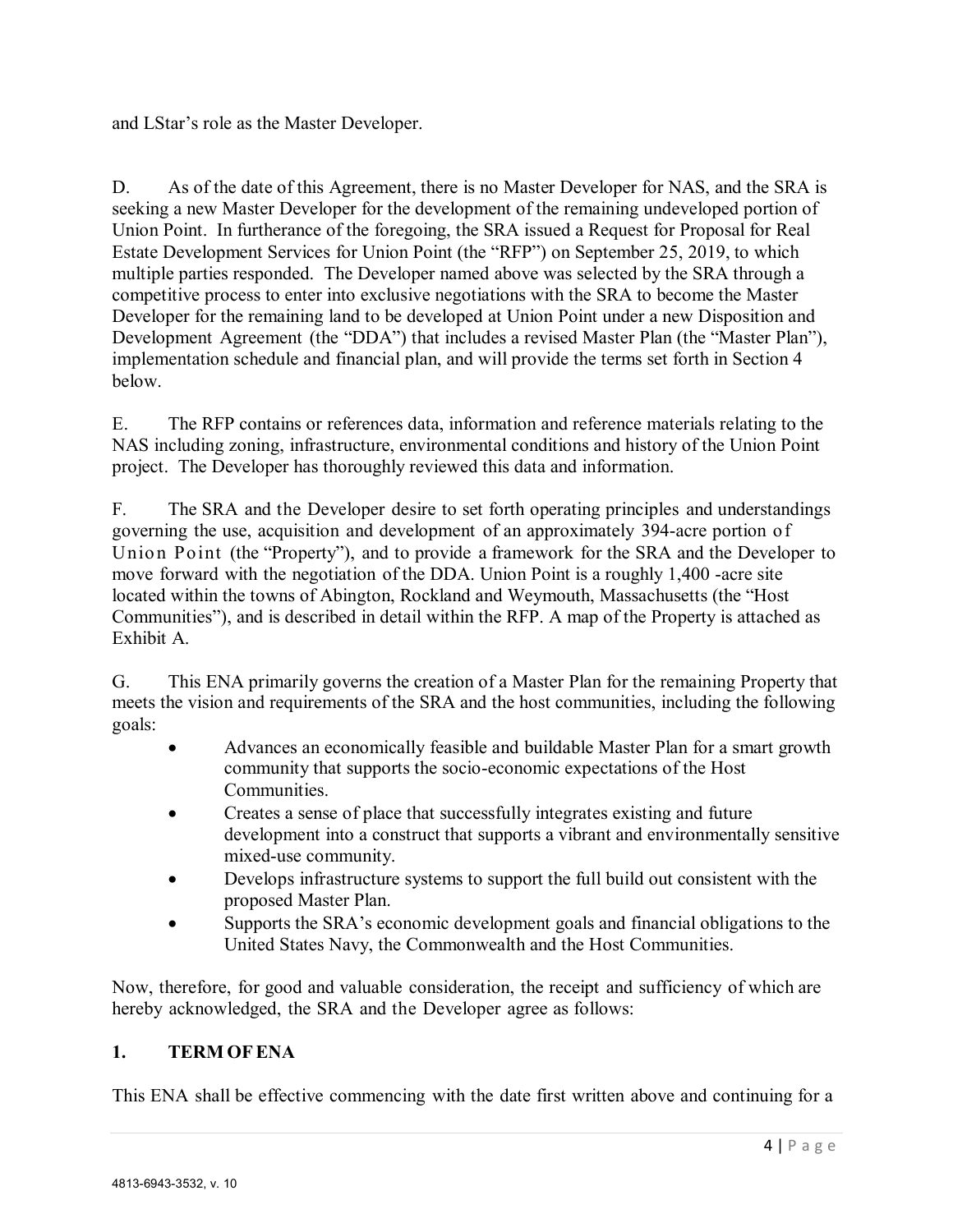period through and including the earlier of (a) the approval and execution of the DDA by a majority vote of the SRA Board of Directors, or (b) March 31, 2021 (the "Term"). This ENA shall terminate automatically upon the expiration of the Term and neither party shall have any further rights or obligations hereunder, except with respect to those matters that expressly survive termination. Any extensions shall be mutually agreed to by the Developer and by a majority vote of the SRA Board of Directors.

<span id="page-4-0"></span>2. **FINANCING THE PROJECT.** The SRA was established to facilitate the development of the NAS to the benefit of the Host Communities, by serving as the local redevelopment authority authorized to accept the property conveyed from the Navy, by overseeing and providing a uniform and expedited local permitting and entitlement process, and by providing project funding mechanisms to be used in conjunction with the project funding provided by the Master Developer. In exchange for these benefits and services the Master Developer will receive, the Master Developer is expected to pay certain fees related to funding the SRA during the development phase of the project, in accordance with the terms to be agreed upon and set forth in the DDA. One of the goals of the ENA is to allow the SRA and the Developer sufficient opportunity to mutually agree to the terms of a new DDA which is expected to include certain fees to be paid by the Developer to assure the continuance of the SRA to function, and security deposits for such fees to continue the operations for a minimum amount of time through periods of instability, and for the major infrastructure components to be funded during any construction allowed prior to completion of the major infrastructure.

#### <span id="page-4-1"></span>**3. THE PROPERTY**

#### 3.1 Property to be Developed

The Property consists of approximately 394 acres, more or less, of developable land comprised of (a) approximately 339 acres, more or less, that was conveyed to the SRA (and subsequently to previous Master Developers) by the Navy under an Economic Development Conveyance ("EDC") pursuant to the Agreement for the Purchase of Real Property Between the United States of America and South Shore Tri-Town Development Corporation dated November 15, 2011, as amended (the "Purchase Agreement"), and (b) approximately 55 acres, more or less, that is still owned by the Navy and is subject to the Lease in Furtherance of Conveyance Between the United States of America and South Shore Tri-Town Development Corporation dated December 15, 2011, as amended (the "LIFOC"). It is the SRA's intention to transfer the EDC portion of the Navy-owned property, in whole or in part, to the Developer or an affiliate thereof, in accordance with the terms of the new DDA. Pursuant to the terms of the new DDA, the Developer will assume certain of the SRA's financial and other responsibilities for various aspects of the Purchase Agreement and the LIFOC.

#### <span id="page-4-2"></span>**3.2 Master Plan**

The Master Plan for the Property must conform to the economic development goals of the United States Navy, the Enabling Legislation, the Zoning and Land Use By-Laws for NAS South Weymouth (the "Zoning By-Laws"), the Zoning Map and all municipal zoning, subdivision, wetlands, design and other land use and utility laws, ordinances, rules and regulations adopted by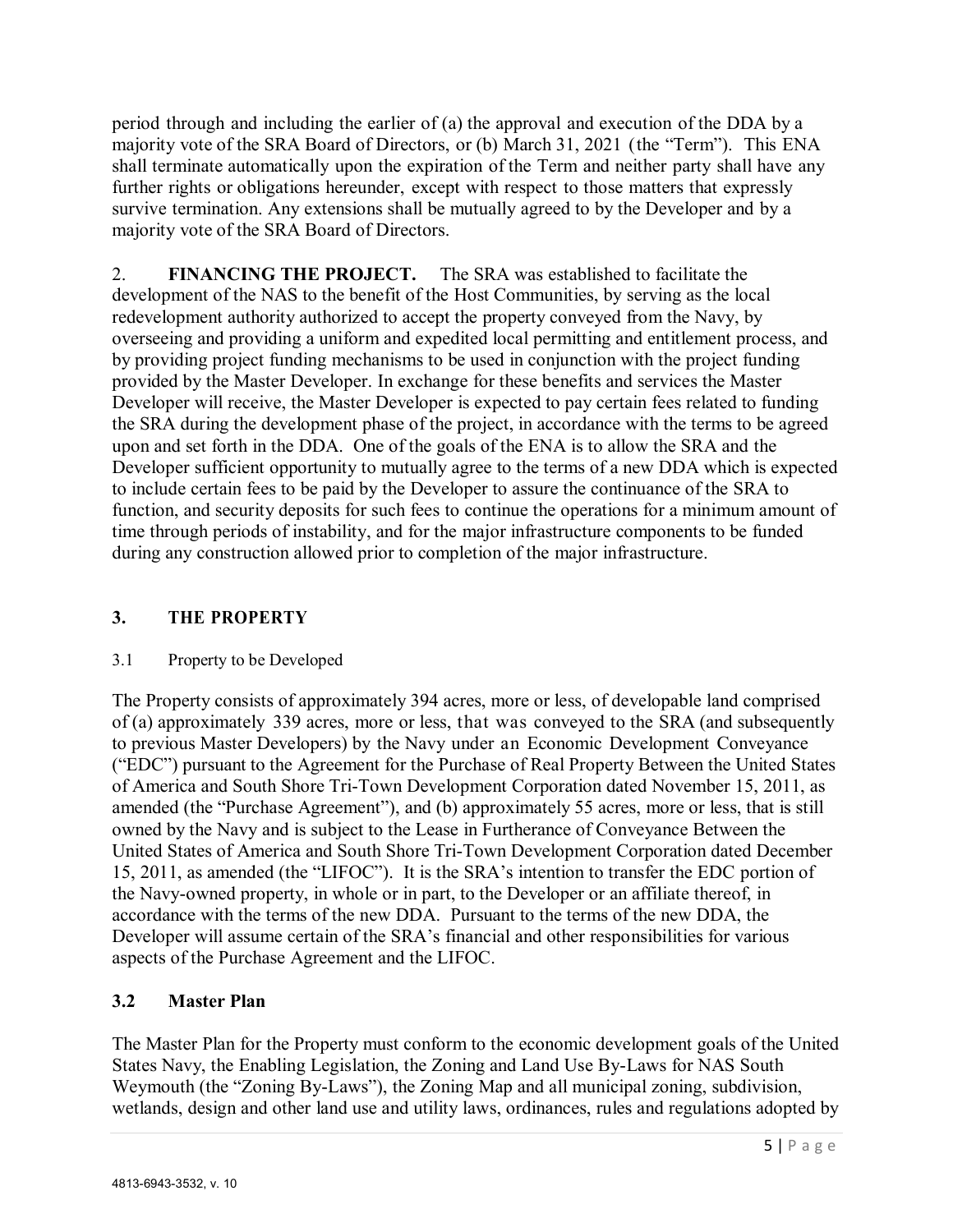the SRA or the Host Communities, as applicable, in connection with the permitting and licensing of the horizontal development and the vertical development (collectively, as the same may be amended from time to time, the "Regulatory Framework"); provided that the Master Plan may include plans by the Developer to seek to amend with the approval of the SRA certain components of the Regulatory Framework. Prior to proposing any changes to the Regulatory Framework, the Developer shall meet with the SRA to review and obtain approval for such changes. The Regulatory Framework does not include any Federal, State, or other local land use laws, ordinances, rules, or regulations administered by parties other than the SRA or the Host Communities. The Master Plan will identify the required infrastructure, in accordance with an infrastructure plan approved by and under the oversight of the SRA.

#### <span id="page-5-0"></span>**4. SUBJECT OF NEGOTIATIONS FOR THE DDA**

The parties shall negotiate and use good faith efforts to reach agreement on a mutually acceptable DDA, which shall provide for, among other things, and in addition to all legal requirements for a development agreement pursuant to the laws of the Commonwealth of Massachusetts and the SRA's Enabling Legislation, the following:

- a) a term consistent with the long-term phased build-out of the Property, in view of fluctuating market demands and the complex environmental and legal issues;
- b) consideration to the SRA as outlined above;
- c) the roles and responsibilities of the Developer and the SRA with respect to the development of the Property;
- d) conditions to conveyance of portions of the Property to the Developer, including, but not limited to, reasonable evidence that the Developer is advancing the Master Plan and related infrastructure plans in accordance with any required regulatory approvals, etc.;
- e) the Developer's responsibility to comply with all applicable environmental requirements, including, without limitation, deed restrictions and other land use controls imposed by the Navy or any regulatory agencies, and with mitigation measures required under the MEPA Review and any other environmental regulatory measures;
- f) adequate means to assure the SRA of the Developer's financial capability to fulfill the financial, indemnification and other performance obligations of the Developer, which means may include but not be limited to: guaranties from suitable entities, performance deposits, letters of credit, and/or surety bonds that are appropriate for any guaranteed obligations. Designated representatives of the SRA who may be required to execute non-disclosure agreements shall make determinations as to the adequacy of such assurances in good faith in light of the public purposes and objectives of Property redevelopment;
- g) the reservation of such powers and controls by the SRA as may be necessary and/or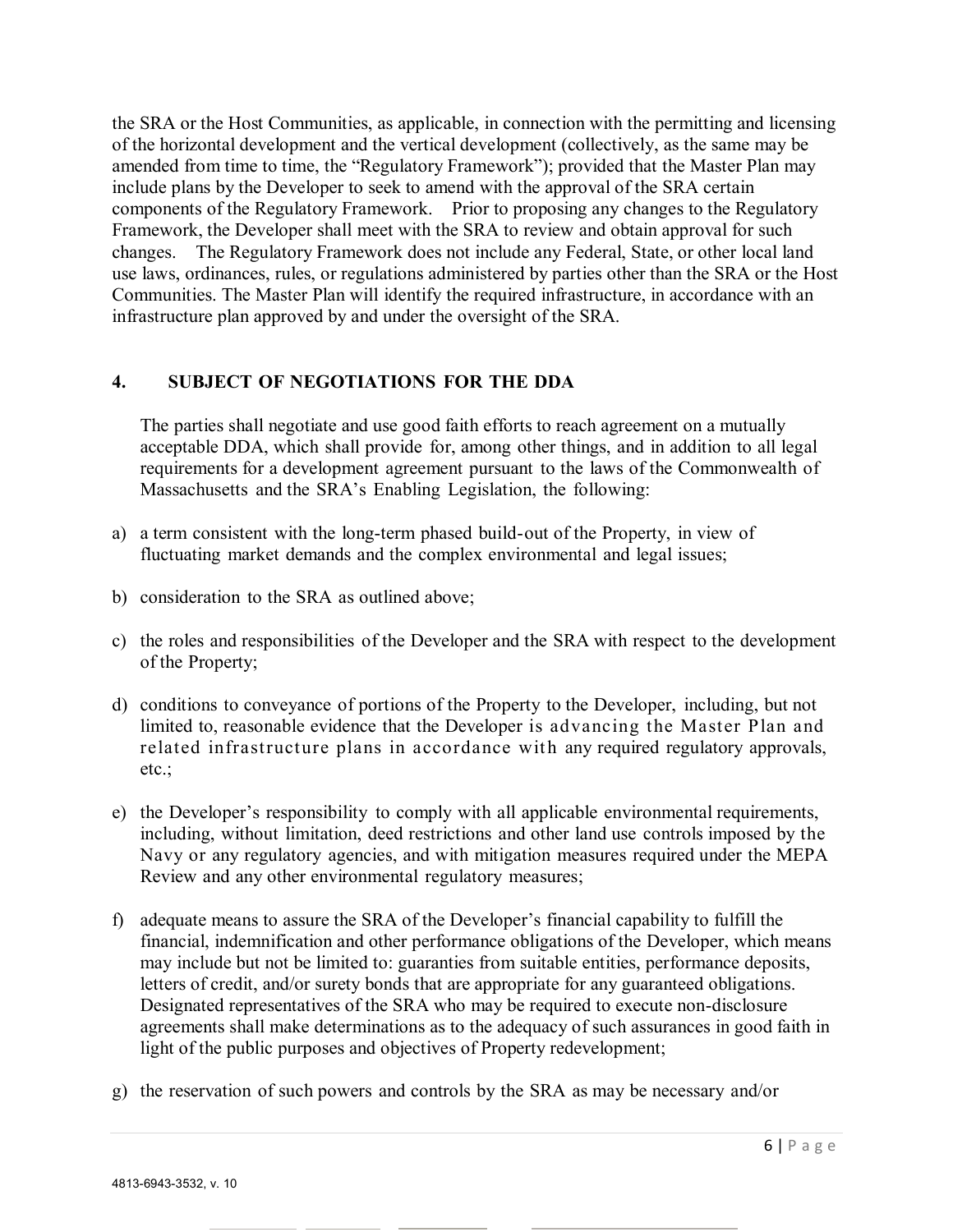appropriate to prevent the transfer, retention or use of the Property for speculative purposes and to ensure that development is carried out in a timely manner;

- h) the Developer's commitment to develop the Property upon conveyance thereof and approval of all required permits and entitlements and to market the Property thereafter in a timely manner;
- i) Legislative and/or Zoning amendments and other approvals to be obtained by the Developer, as needed to attain the development entitlement mix and employment generation goals of the Master Plan;
- j) cooperation from the SRA concerning the support to obtain public grants from State and Federal sources, and to assist the Developer with efforts to solidify the support of any agencies key to the programming, contracting and financing of necessary regional transportation improvements programs;
- k) cooperation from the SRA concerning the support to obtain public grants from State and Federal sources, and to assist the Developer with efforts to solidify the support of the various federal, state and local agencies key to the programming, contracting and financing of necessary onsite and offsite infrastructure (e.g., water, wastewater and stormwater projects);
- l) cooperation from the SRA concerning the use of public financing and funding available from the SRA's bonding capacity as set forth in the Enabling Legislation;
- m) location and maintenance of the offices for the SRA, the Developer and the Navy within Union Point; and
- n) to the extent not already addressed above, those certain business obligations outlined in Section 6-H of the RFP.

#### <span id="page-6-0"></span>**5. COMMUNITY OUTREACH**

The SRA and the Developer recognize that prior to and following the date of this ENA, a coordinated and focused community outreach program, including general press releases and other communication with the media, is of paramount importance. The SRA and the Developer agree that a community outreach strategy and implementation plan will be mutually agreed to prior to the execution of the DDA, and that clear lines of responsibility will be defined at that time.

#### <span id="page-6-1"></span>**6. EXCLUSIVITY**

During the term hereof, and provided the Developer remains in compliance with its obligations hereunder, the SRA will (i) negotiate exclusively with the Developer regarding the development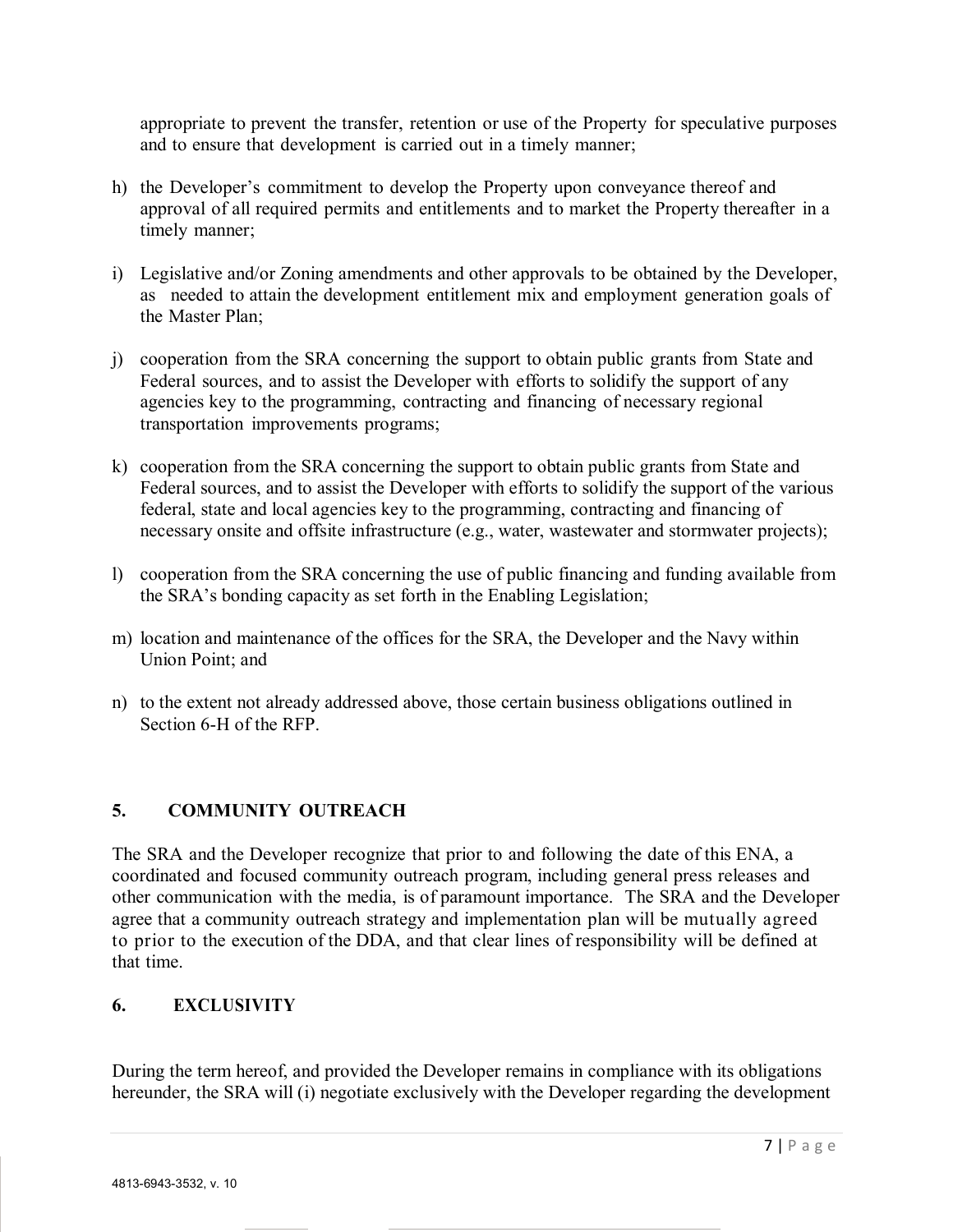and master planning of the Property (or any portion thereof), the entering into of any DDA in connection therewith and any other transaction contemplated by this ENA; and (ii) not negotiate, discuss or provide information (directly or indirectly) to any other party in connection with such other party developing or serving as the master planner or master developer of all or any portion of the Property or in connection with any other transaction that would frustrate the transactions contemplated by this ENA (or initiate or continue the RFP or any other process to solicit other parties for proposals for such parties to act as developers or master planners of all or any portion of the Property or to participate in any other transaction that would frustrate the transactions contemplated by this ENA), and, to the extent the SRA has commenced any such negotiations or discussions, the SRA will discontinue any such negotiations or discussions. If the SRA and the Developer have not entered into the DDA upon the expiration of the Term, the SRA shall be free to negotiate a transaction with respect to the development and master planning of the Property and any DDA with any third parties.

Anything herein to the contrary, the SRA shall have the continuing rights to communicate with property owners, prosecute any and all claims or proceedings involving any property in Union Point or relating to past, present or future obligations under any existing development agreements, and in general continue in the ordinary course of business to perform all lawful functions and duties set forth under the enabling legislation.

## <span id="page-7-0"></span>**7. OTHER PARTIES OR VENTURERS**

The Developer has made certain disclosures to the SRA of its principals and key managerial employees, as more particularly set forth on Exhibit C attached hereto. During the Term, the Developer shall make timely advance full disclosure to the SRA of any material changes to this information and shall not assign its rights to any other unaffiliated persons or entities without the written consent of the SRA, which consent shall not be unreasonably withheld, conditioned or delayed.

## <span id="page-7-1"></span>**8. LIMITATIONS**

- **8.1** The SRA. By its execution of this ENA, the SRA is not committing itself to or agreeing (i) to undertake acquisition of any land or disposition of land to the Developer, (ii) to enter into a binding DDA, (iii) to process any entitlements, or (iv) to take any other action or activity requiring the subsequent independent exercise of discretion by the SRA, or any agency or department thereof. This ENA does not constitute a disposition of property or exercise of control over property by the SRA. The execution of this ENA by the SRA is merely an agreement to enter into a period of exclusive negotiations according to the terms and conditions hereof, reserving final discretion and approval by the SRA as to any DDA and all proceedings and decisions in connection therewith.
- **8.2** The Developer. By its execution of this ENA, the Developer is not committing itself to acquire any land or agreeing to enter into a binding DDA. The parties recognize that the Developer must first conduct due diligence investigations and negotiate the terms of the DDA before exercising its decision to enter into such agreements, and Developer shall have no liability to the SRA or any other party if, after completing such due diligence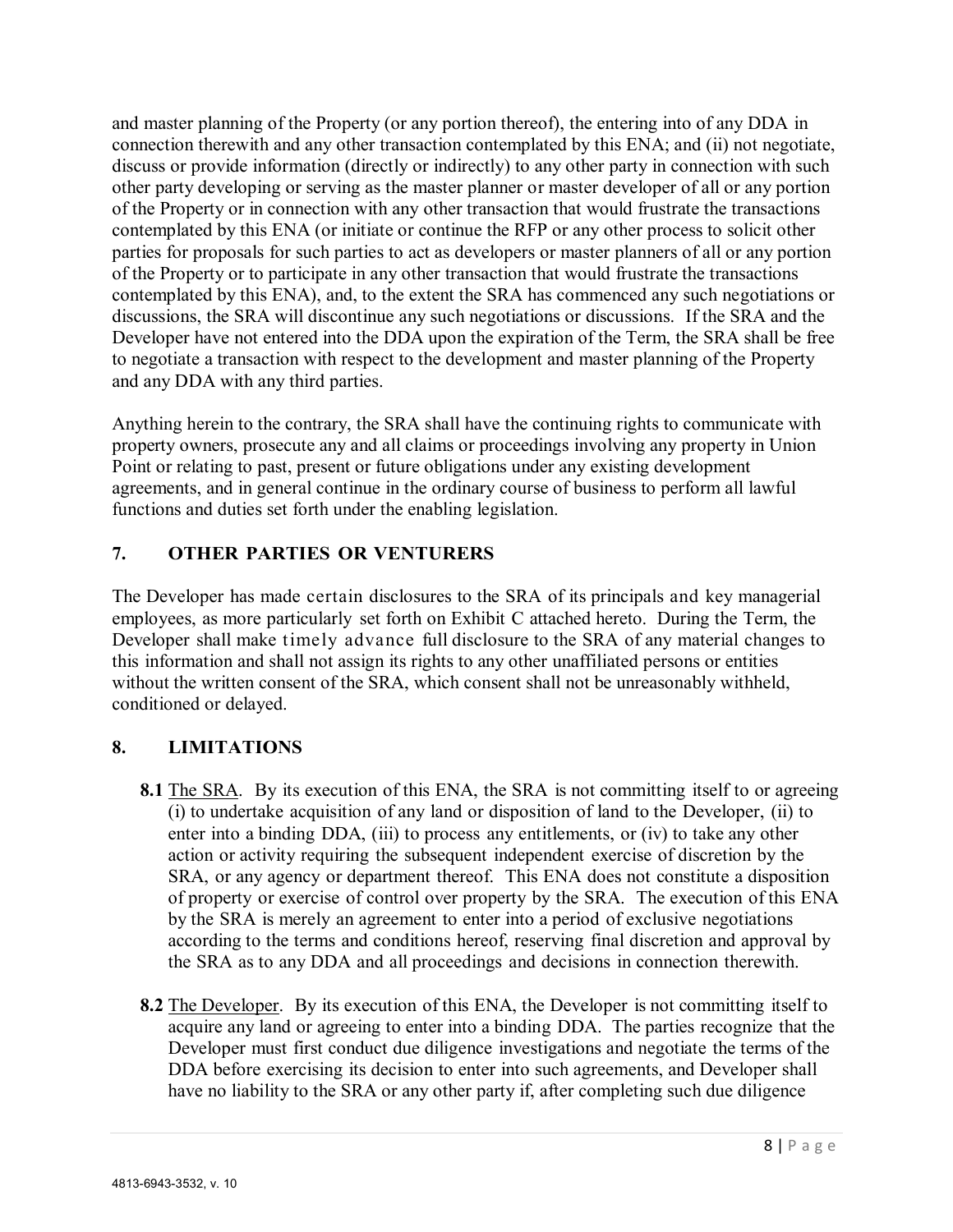investigations or having commenced such negotiations, the Developer does not elect to enter into a binding DDA.

#### <span id="page-8-0"></span>**9. REPRESENTATIONS AND WARRANTIES**

The Developer represents and warrants to the SRA as follows:

- a) The Developer has been duly organized and validly exists under the laws of the State of Delaware. The Developer has the full right, power and authority to enter into this ENA and to carry out the Developer's obligations hereunder, and all requisite action necessary to authorize the Developer to enter into this ENA and to carry out its obligations hereunder have been taken. The person signing this ENA on behalf of the Developer is authorized to do so. The Developer is, or promptly after the execution hereof shall be, duly qualified or licensed and in good standing to do business in the Commonwealth of Massachusetts and in each jurisdiction in which such qualification is required. This ENA (i) is duly authorized, executed and delivered by the Developer, (ii) does not violate any provision of any judicial order to which the Developer is a party or to which the Developer is subject, and (iii) constitutes a valid and legally binding obligation of the Developer, enforceable against the Developer in accordance with its respective terms.
- b) Without investigation and to the best knowledge of the Developer, there is no action, suit, arbitration, unsatisfied order or judgment, government investigation or proceeding pending or threatened in writing against the Developer which, if adversely determined, could individually or in the aggregate materially interfere with the performance of the Developer's obligations under this ENA.
- c) Neither the execution and delivery of this ENA by the Developer, nor the performance by the Developer of its obligations hereunder will (i) violate any provision of the Developer's organizational documents, (ii) violate any applicable law to which the Developer is subject, or (iii) result in a violation or breach of, or constitute a default under, any agreement to which the Developer is a party or is bound.

## **10. INDEMNITY**

The Developer shall defend, indemnify, and hold harmless the SRA from all suits, claims (collectively, "Actions"), actual damages, actual liabilities and out-of-pocket expenses (collectively, "Losses") imposed upon, suffered by, or incurred by the SRA by reason of any negligence or willful misconduct by the Developer arising out of or in connection with the performance of the Developer's obligations under this Agreement. The Developer agrees at its own cost, expense and risk to defend any and all Actions against the SRA arising out of or in connection with the Developer's development activities at the NAS and to pay and satisfy any resulting Losses provided that in no event shall the Developer be liable to indemnify the SRA or any other party for consequential, special or punitive damages.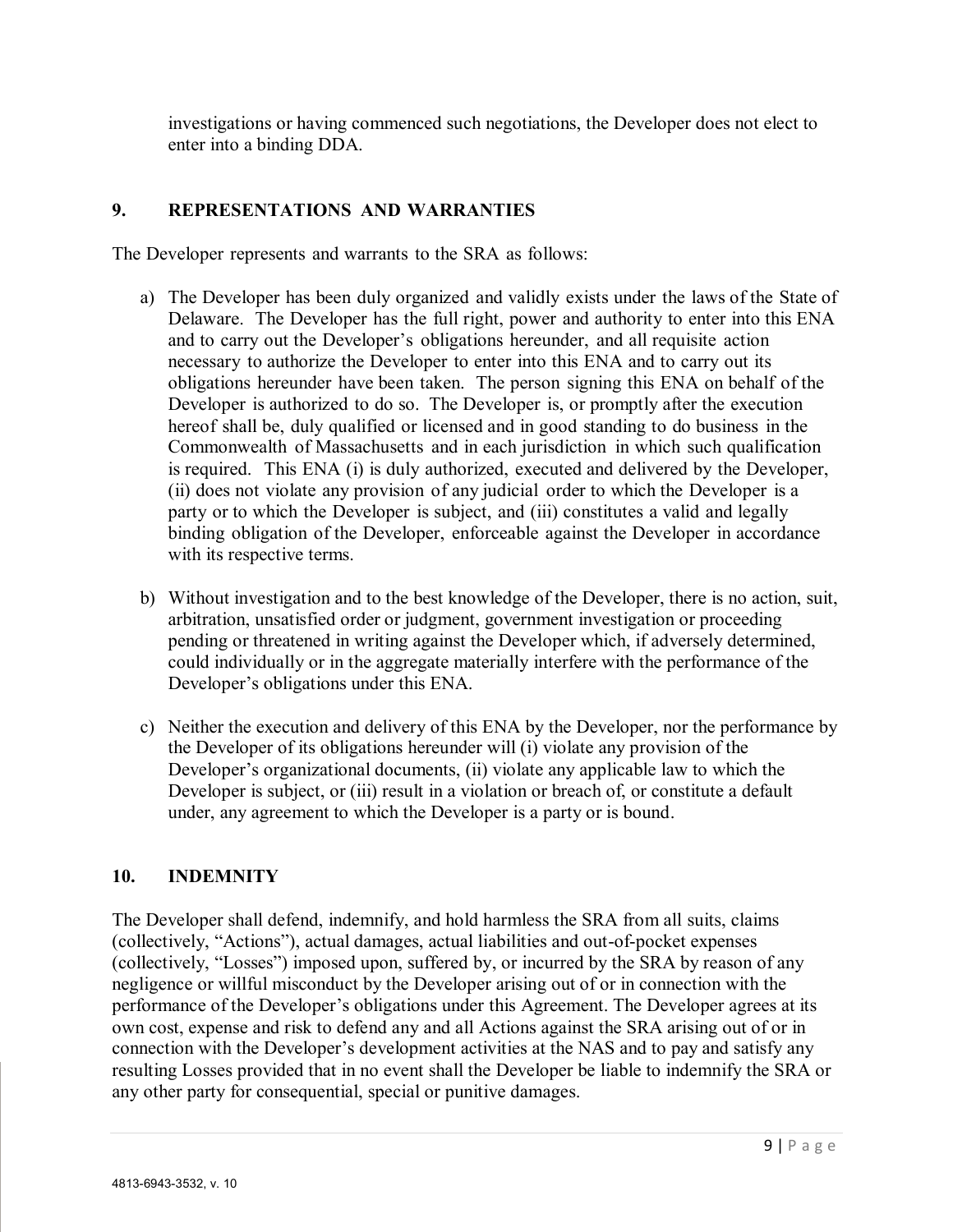To the extent permitted by law, the SRA shall defend, indemnify, and hold harmless the Developer from all Actions and Losses incurred by the Developer by reason of any gross negligence or willful misconduct by the SRA arising out of or in connection with the performance of the SRA's obligations under this Agreement. The SRA agrees at its own cost, expense, and risk to defend any and all Actions against the Developer arising out of or in connection with the SRA's development activities at the NAS and to pay and satisfy any resulting Losses, provided that in no event shall the SRA be liable to indemnify the Developer or any other party for consequential, special or punitive damages. Moreover, and notwithstanding anything to the contrary set for the above, the SRA's obligations and liabilities under this Section 10 shall be limited (a) to the extent of any available insurance proceeds (or any insurance proceeds that would have been available but for the failure of the SRA to maintain required insurance), and (b) by any legal immunities, defenses or protections available to the SRA pursuant to Applicable Laws as a result of the SRA's status as a body politic and corporate, including, without limitation, the provision of Massachusetts General Laws, Chapter 258, Section 1 et seq. and the Enabling Legislation.

Anything herein to the contrary, the Developer understands and agrees that the land which is the subject of this ENA will be acquired in as-is condition and that the SRA is not making any representation as to the quality or condition of the property which said matters shall be fully evaluated by the Developer and accepted by the Developer following the execution of the new DDA.

#### <span id="page-9-0"></span>**11. NO BROKERAGE**

The Developer and the SRA each represents and warrants to the other that they have not dealt with nor utilized the services or facilities of any real estate agent or broker in connection with this ENA.

## <span id="page-9-1"></span>**12. DEFAULTS, REMEDIES AND TERMINATION**

#### **12.1** Defaults: General Provisions.

Subject to any extensions of time by mutual consent of the parties, the cure provisions set forth herein, and any other provision of this Agreement, any failure or delay by either party to perform any obligation under this Agreement shall constitute a default.

#### **12.2** Cure of Default.

In the event of an alleged default or breach of any terms or conditions of this Agreement, the party alleging such default or breach shall give the other party notice in writing specifying the nature of the alleged default and the manner in which said default may be satisfactorily cured and a reasonable period of time in which to cure, that shall in no event be less than thirty (30) days, or if such default cannot reasonably be cured within thirty (30) days, a period of time that is sufficient with the exercise of diligence to allow for such cure. During any such period, the party charged shall not be considered in default for purposes of termination or institution of legal proceedings, but shall use diligent efforts to effect the cure.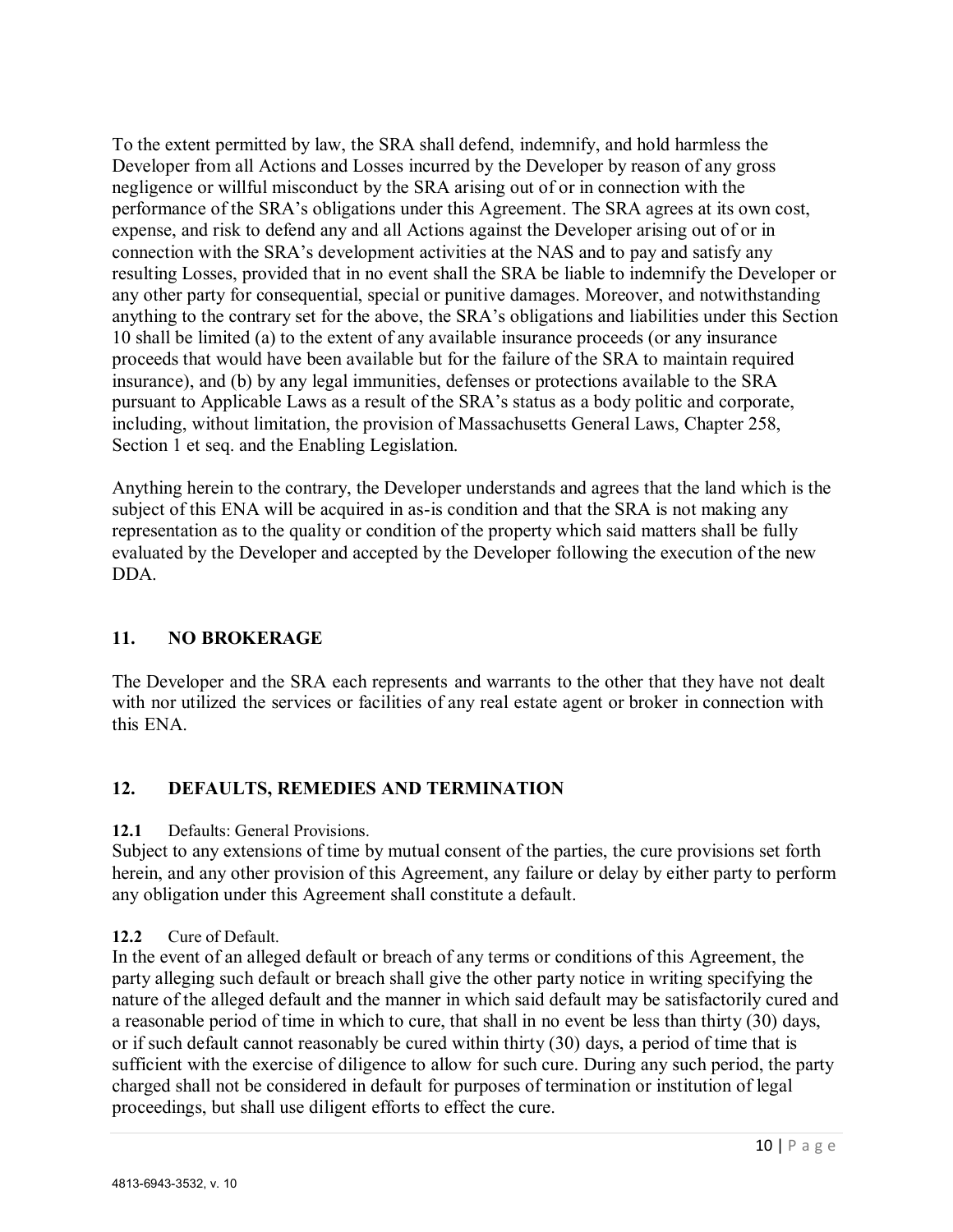**12.3** Remedies After Expiration of Cure Period.

After notice and expiration of the cure period, if the alleged default has not been cured in the manner set forth in the notice (an **"**Event of Default**"**), the non-defaulting party may at its option: (a) institute legal proceedings to obtain appropriate judicial relief, including but not limited to mandamus, specific performance, injunctive relief, or termination of this Agreement; (b) give the defaulting party notice of intent to terminate this Agreement (a **"**Notice of Termination**"**), which shall be effective thirty (30) days thereafter. If the Developer is the defaulting party, the SRA shall provide to the Developer an opportunity to be heard by the Board of Directors of the SRA prior to giving the Notice of Termination; or (c) pursue any other remedy available at law or in equity that is not expressly waived in this Agreement.

#### **12.4** Effect of Termination.

From and after any termination pursuant to the terms of this Agreement (other than as a result of the SRA and the Developer entering into the DDA), the Developer and the SRA shall cooperate to ensure an orderly transition of the management and operation of the Project prior to the applicable termination date.

#### <span id="page-10-0"></span>**13. NOTICES**

All notices or communications required or given hereunder between the SRA and the Developer shall be in writing, and may be given either personally, by a recognized national overnight courier or by certified United States mail, return receipt requested. If given by United States mail, the notice shall be deemed to have been given on the date of receipt or rejection as shown on the receipt, or if no return receipt is requested, three (3) business days after deposit in the mail, postage prepaid. If personally delivered, notice shall be deemed to have been given on the date of delivery to the party to whom it is addressed. If by national courier, notice shall be deemed to have been given one (1) day after delivery to the courier service. Any party hereto, by giving ten  $(10)$  business days' written notice to the other, may designate any other address in substitution of the address to which the notice or communication shall be given. Notices or communications shall be given to the parties at the addresses set forth below unless and until specified otherwise in writing:

To the SRA:

Chairman of the Board of Directors Southfield Redevelopment Authority 223 Shea Memorial Drive South Weymouth, MA 02190

With copies to: Robert W. Galvin, Esq. Galvin & Galvin, PC 10 Enterprise Street, Suite 3 Duxbury, MA 02332-3315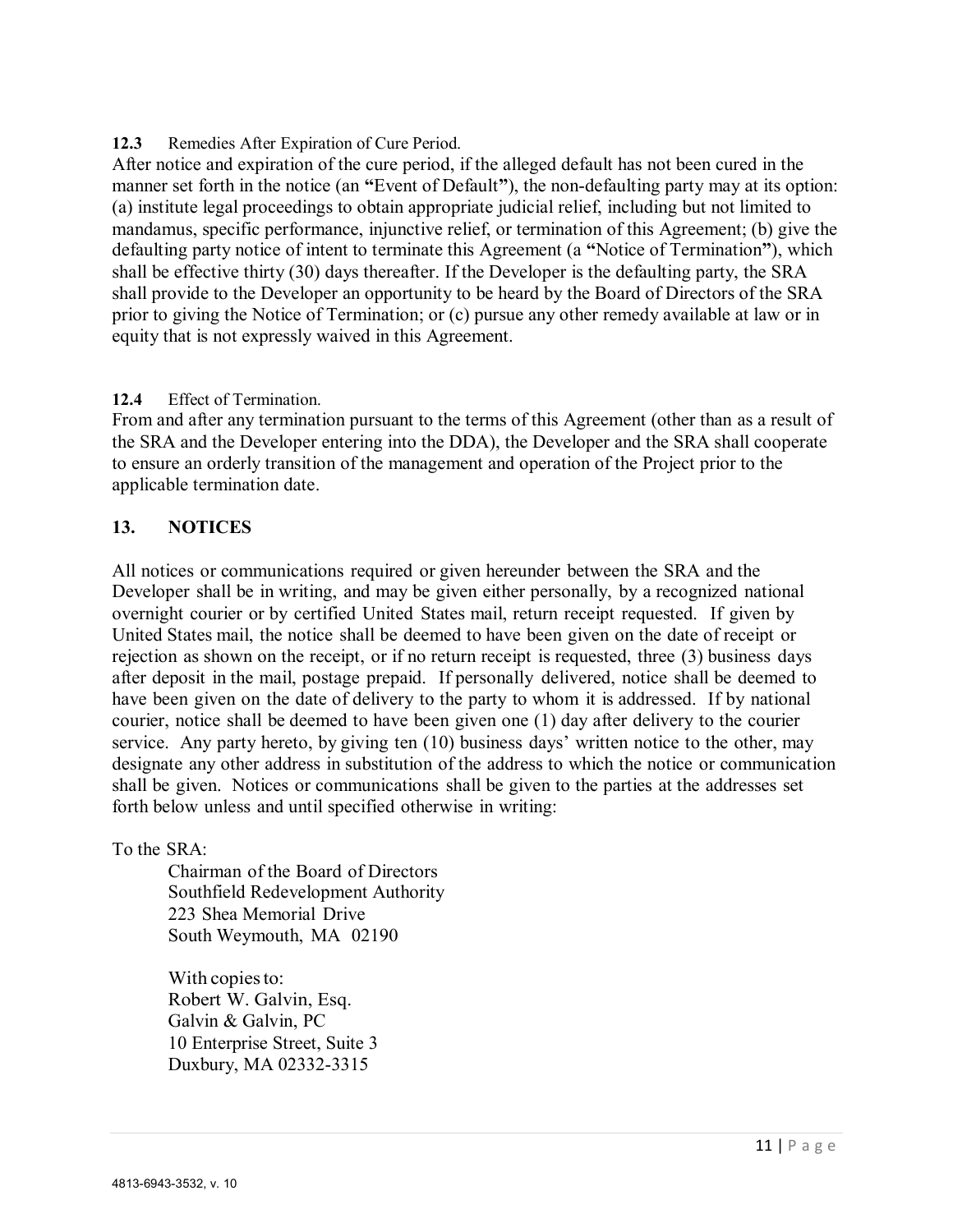To the Developer:

c/o Brookfield Properties Development LLC 250 Vesey Street, 15<sup>th</sup> Floor New York City, NY 10281 Attn: Jonathan Moore

With copies to:

c/o Brookfield Properties 3200 Park Center Drive, Suite 1000 Costa Mesa, California 92602 Attn: Amy Arentowicz, Senior Vice President - Legal

#### <span id="page-11-0"></span>**14. MISCELLANEOUS**

- a) This ENA shall not be assigned by the Developer to another party without the prior written approval of the SRA; provided that the Developer may assign the ENA to, or cause the DDA to be executed by, an affiliate of the Developer that is directly or indirectly controlled by Brookfield Asset Management Inc. or Brookfield Property Partners, L.P.
- b) This ENA shall be binding upon and inure to the benefit of successors in interest of the parties hereto, including their legal representatives, the SRA's constituent members and its successors-in-office, and the Developer's permitted successors-ininterest.
- c) This ENA is intended only for the benefit of the parties hereto and not for the benefit of any other individual, entity or person.
- d) This ENA may only be amended by an instrument in writing executed by the original parties or their permitted successors in interest.
- e) If any term, provision, covenant or condition of this ENA is held by a court of competent jurisdiction to be invalid, void or unenforceable, the remaining provisions of this ENA shall continue in full force and effect.
- f) This ENA shall be construed and enforced in accordance with the laws of the Commonwealth of Massachusetts.
- g) This ENA constitutes the entire understanding and agreement of the parties hereto and supersedes all prior understandings, negotiations or agreements between the parties hereto with respect to all or any part of the subject matter hereof.
- h) This ENA has been reviewed by legal counsel for each of the parties, and no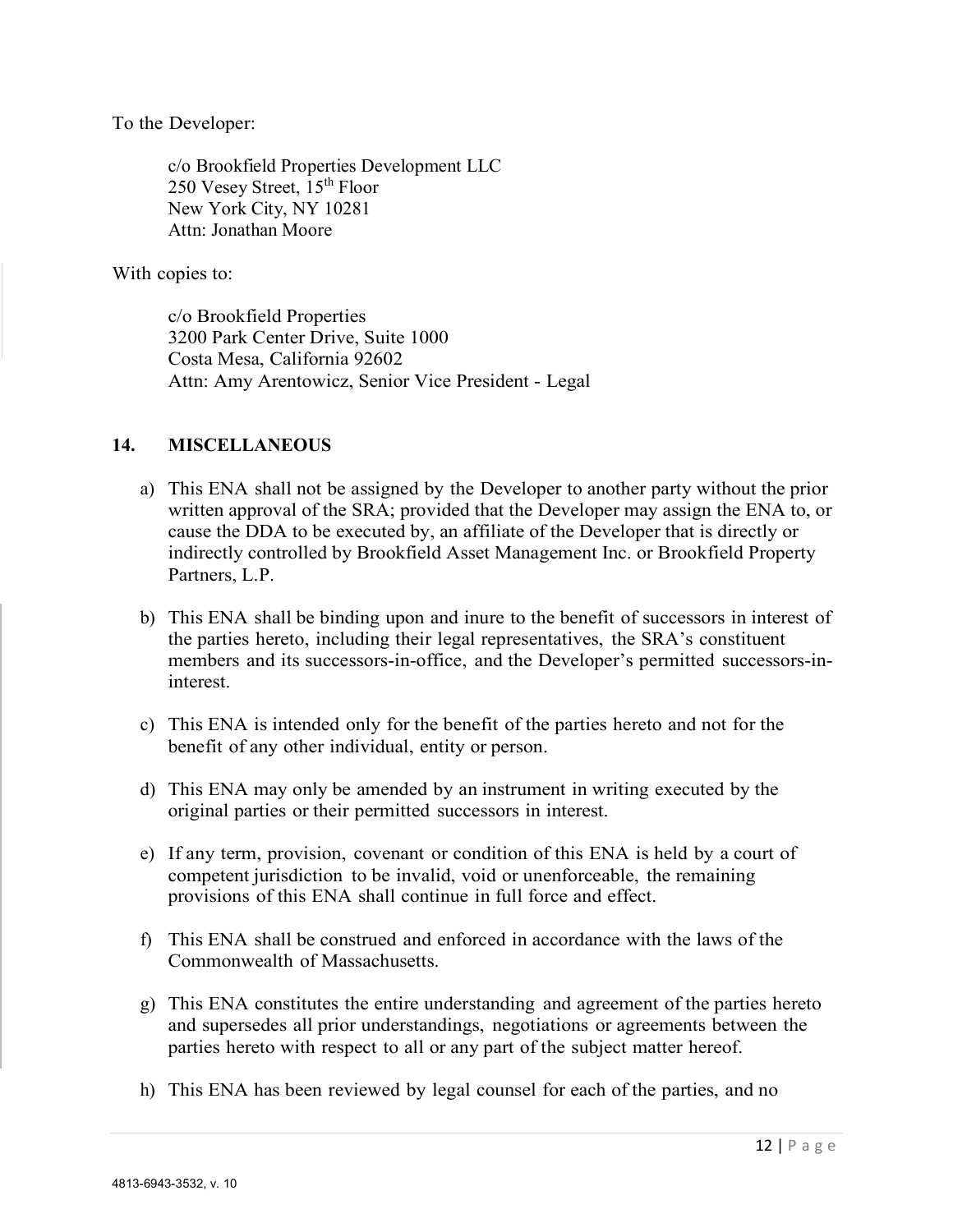presumption or rule that ambiguities shall be construed against the drafting party shall apply to the interpretation or enforcement of this ENA.

i) Time is of the essence of this ENA and each provision hereof.

#### **15. LIST OF EXHIBITS**

<span id="page-12-0"></span>EXHIBIT A- MAP OF THE PROPERTY

EXHIBIT B - RESERVED

EXHIBIT C - DEVELOPER PARTIES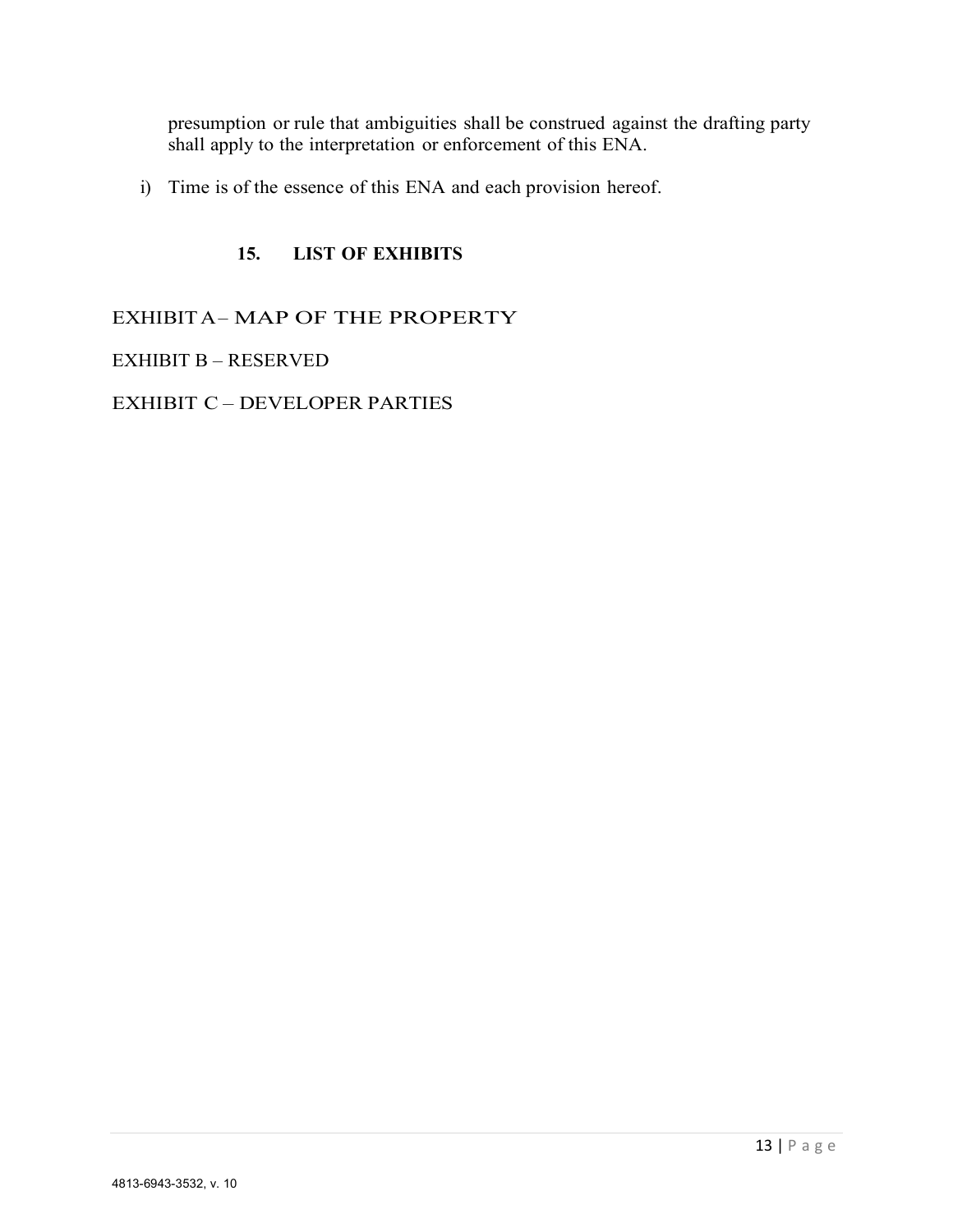IN WITNESS WHEREOF, the SRA and the Developer have signed this ENA under seal effective as of the date first set forth above.

# SOUTHFIELD DEVELOPMENT AUTHORITY (SRA)

By:\_\_\_\_\_\_\_\_\_\_\_\_\_\_\_\_\_\_\_\_\_\_\_\_\_ Name: Title:

BPD UNION POINT LLC

| By:    |  |  |
|--------|--|--|
| Name:  |  |  |
| Title: |  |  |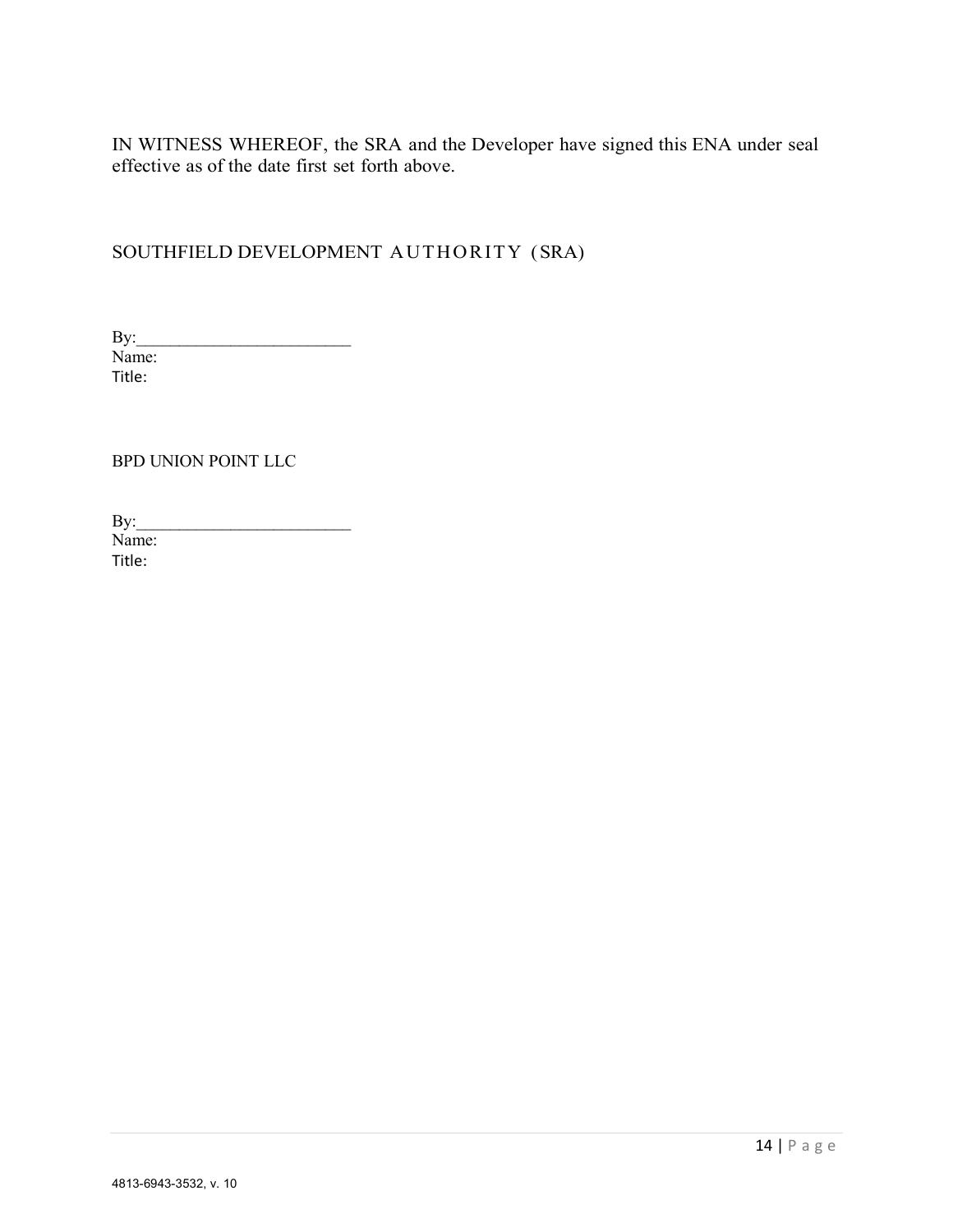IN WITNESS WHEREOF, the SRA and the Developer have signed this ENA under seal effective as of the date first set forth above.

SOUTHFIELD DEVELOPMENT AUTHORITY (SRA)

Herderson By:

Name: Thomas Henderson Title: Chairman

BPD UNION POINT LLC

By: <u>Compare:</u> Amy Arentowicz

Title: Senior Vice President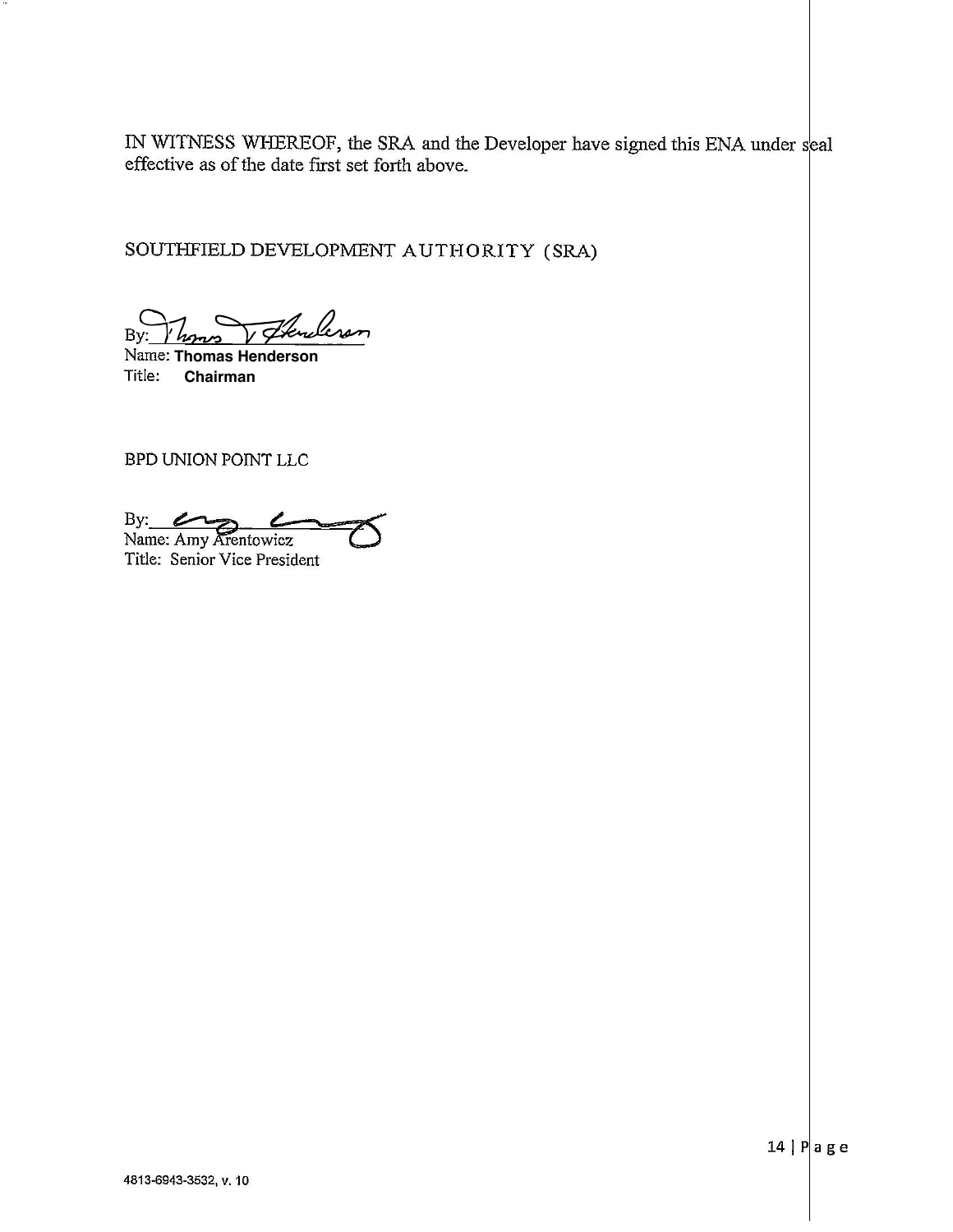# EXHIBIT A

MAP OFTHE PROPERTY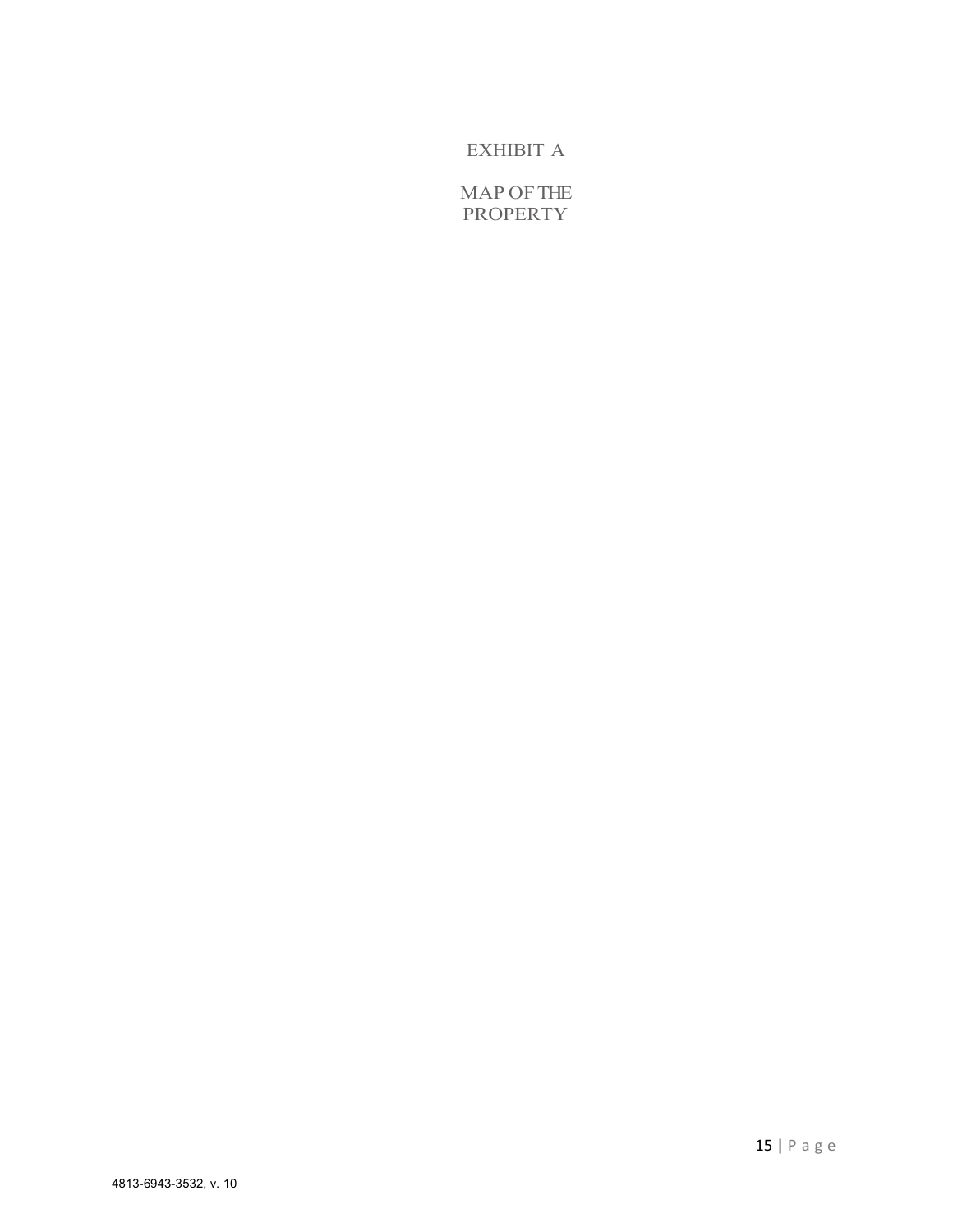## EXHIBIT B

## RESERVED